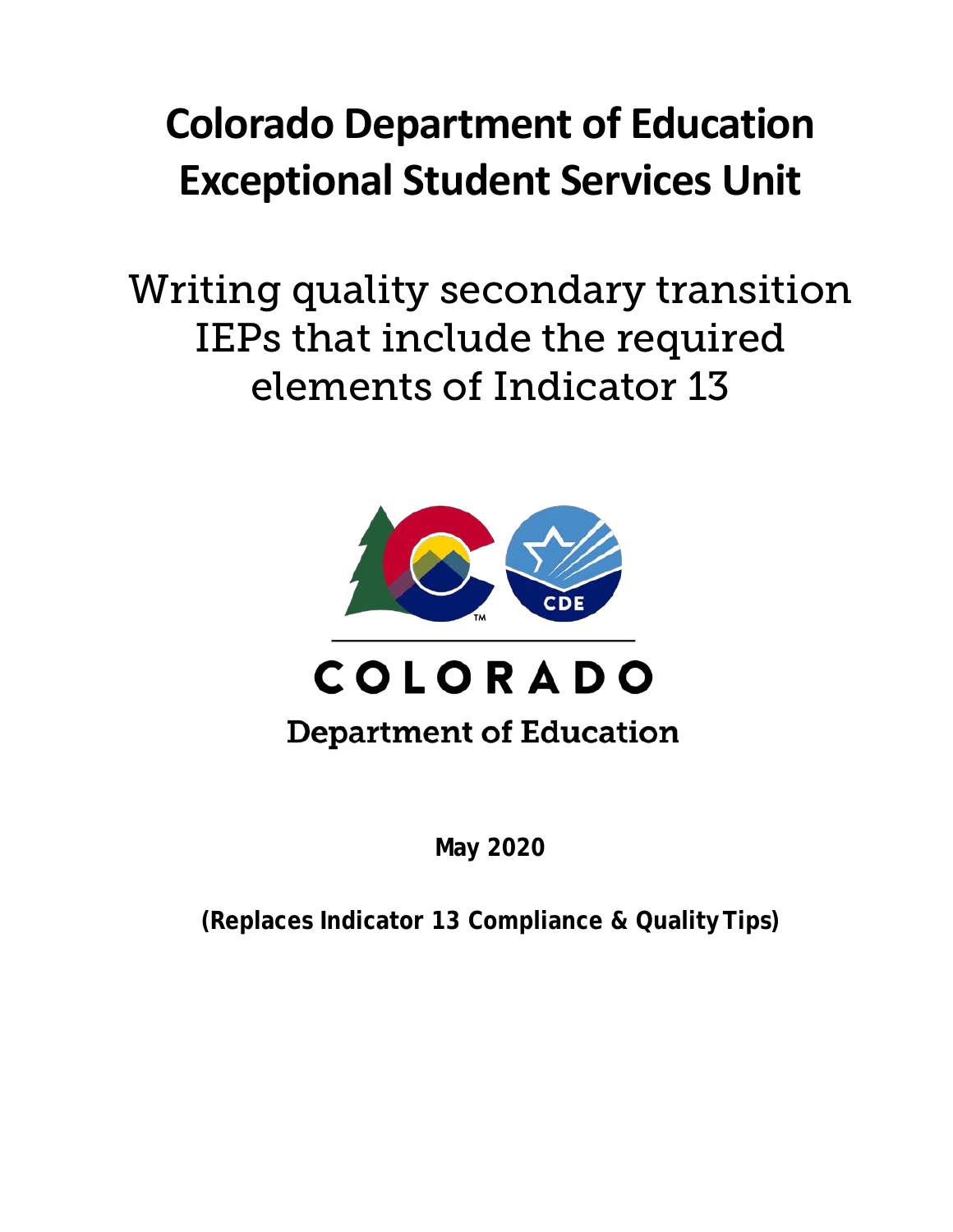### *What is Indicator 13?*

The Individuals with Disabilities Education Act (IDEA) was reauthorized on December 3, 2004, and its provisions became effective on July 1, 2005. In conjunction with the reauthorization, the U.S. Department of Education, through the Office of Special Education Programs (OSEP), required states to develop State Performance Plans (SPPs). Seventeen indicators, on which data are submitted annually in an Annual Performance Report (APR) are included in the SPP. Data for Indicator 13, a compliance indicator for transition plan requirements documented in Individual Education Programs (IEPs), is collected from Administrative Units (AUs) and reported to OSEP by the Colorado Department of Education (CDE).

#### **Indicator 13 as defined by OSEP and used for Colorado's SPP/APR**

Percent of youth with IEPs aged 16 and above (aged 15 and above for Colorado reporting\*) with an IEP that includes appropriate measurable postsecondary goals that are annually updated and based upon an age appropriate transition assessment, transition services, including courses of study, that will reasonably enable the student to meet those postsecondary goals, and annual IEP goals related to the student's transition services' needs. There also must be evidence that the student was invited to the IEP Team meeting where transition services are to be discussed and evidence that, if appropriate, a representative of any participating agency was invited to the IEP Team meeting with the prior consent of the parent or student who has reached the age of majority.

\* **Exceptional Children's Educational Act (ECEA) 4.03:** Exception to 34 CFR § 300.320, the IEP content requirement for transition services begins with the first IEP developed when the child is age 15, but no later than the end of 9th grade, or earlier if deemed appropriate by the IEP Team, and updated annually, thereafter.

#### **Who is the intended audience for this document?**

The document is designed for educators who write and review IEPs for students ages 15 – 21 in Colorado.

#### **See Appendix for IDEA and ECEA citations related to Secondary Transition IEPs**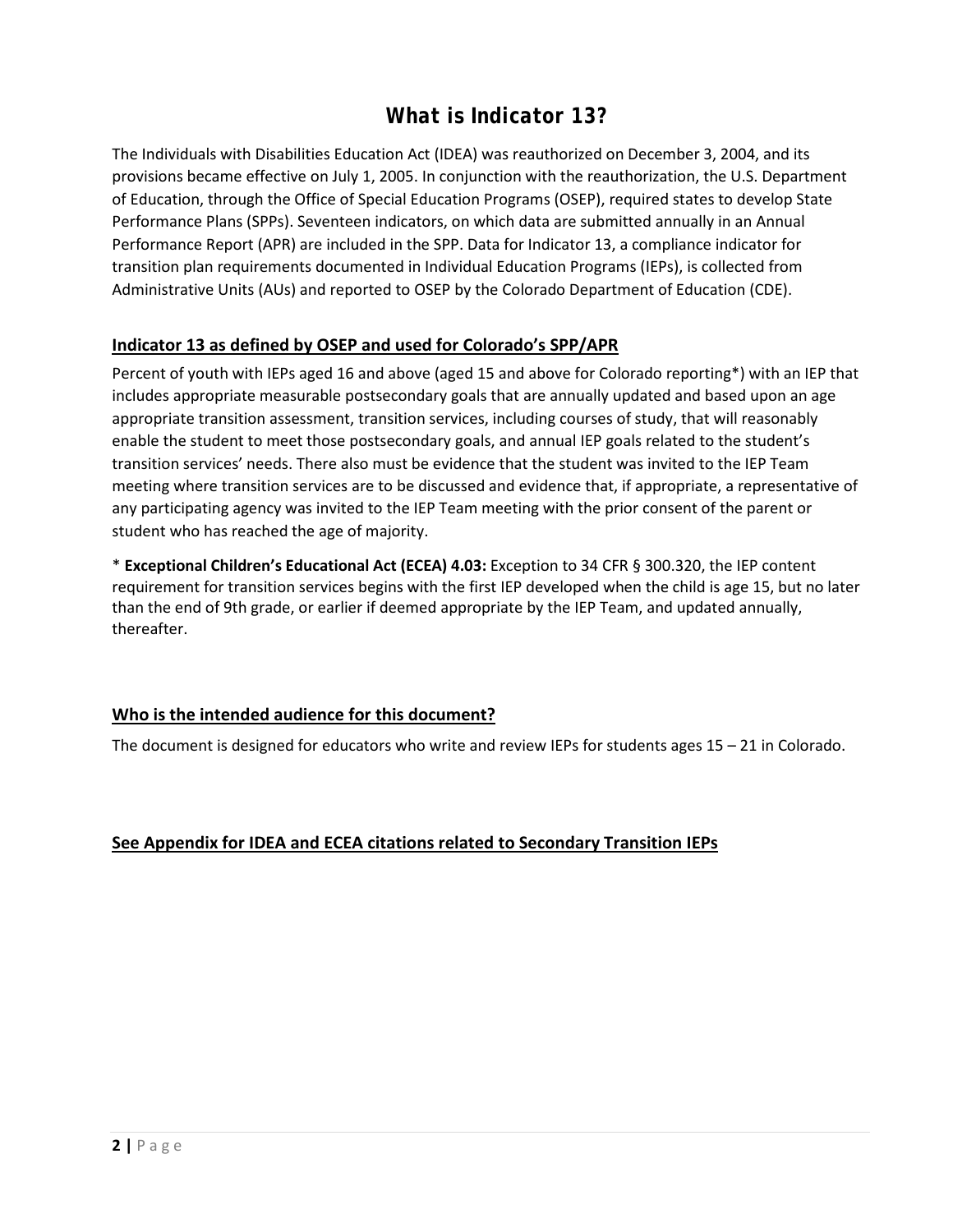### *Appropriate measurable postsecondary goals related to training/education, career/employment, and, where appropriate, independent living skills 34 C.F.R. § 300.320(b)(1)*

- Postsecondary goals are what the student will do **after** exiting the public school system. Because students in 18-21 transition programs are still part of the public-school system, postsecondary goals must address what the student will do **after** exiting the 18-21 program.
- Postsecondary goals are required in training/education and career/employment, regardless of the severity of the student's disability.
- If the IEP team determines that a postsecondary goal is not needed for independent living skills, it is best practice to indicate, "Based on assessment data, no goal is needed."
- The postsecondary goals should succinctly state what the student will do and be based onfindings from transition assessment conducted with the student.
- Use an active rather than passive voice, e.g., "The student will participate in on the job training," rather than, "Will receive on the job training."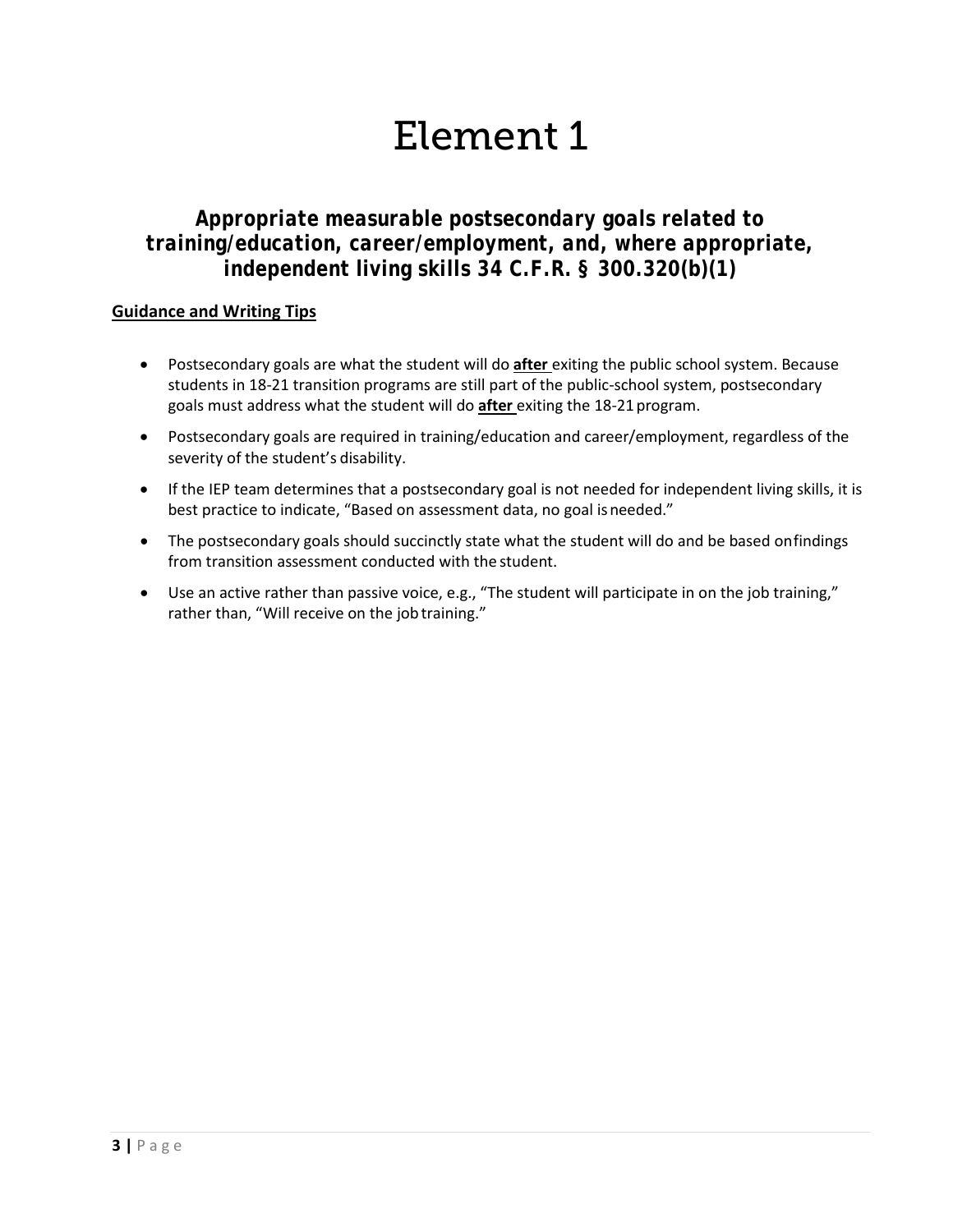### *Appropriate measurable postsecondary goals related to training/education, career/employment, and, where appropriate, independent living skills 34 C.F.R. § 300.320(b)(1)*

#### **Examples**

#### **POSTSECONDARY GOALS EDUCATION/TRAINING (required)**

- After graduation, Henry will attend the Institute of Animal Technology to become a VetTech.
- After high school, Jackie will participate in on the job training at the Denver International Airport.
- Following exit from the district's 18-21-year-old services, Maria will complete vocational training at the Denver Culinary Institute.
- Following high school, Troy will attend a four-year college for businessmanagement.
- Damian will attend a community based vocational program after he exits publiceducation.
- After completing school district services, Cooper will participate in on-the-job training in a job in his community with support from Division of Vocational Rehabilitation (DVR) that utilizes his strengths and matches his interests of a hands-on job that requires attention to detail and repetitive work; such as a materials handler.
- Following exit from 18-21 years transition services, Maxine will train/exercise in her home, with the support from a physical therapist and/or caregiver, to build physical strength and stamina in order to better assist with transfers while in the home and in her community (vehicle transfers).

#### **POSTSECONDARY GOALS CAREER/EMPLOYMENT (required)**

- After graduation, Carl will work at a restaurant or other food servicebusiness.
- Following graduation, Ashley will volunteer in the community with support of the local Community Centered Board.
- While attending a two-year college, I will work part-time at a pet store. After graduating from a twoyear college with my associate degree, I will work full-time as a vettech.
- Following high school, Paul will work at the local hospital with a jobcoach.
- After completing school district services, Cooper will work part-time in a job in his community, such as a materials handler, with support from his DVR jobcoach.
- Following exit from 18-21 year old transition services, Maxine will work in her home by using her direct access switch on a timed setting to turn on the blender to prepare her meal that will be fed to her by her caregiver.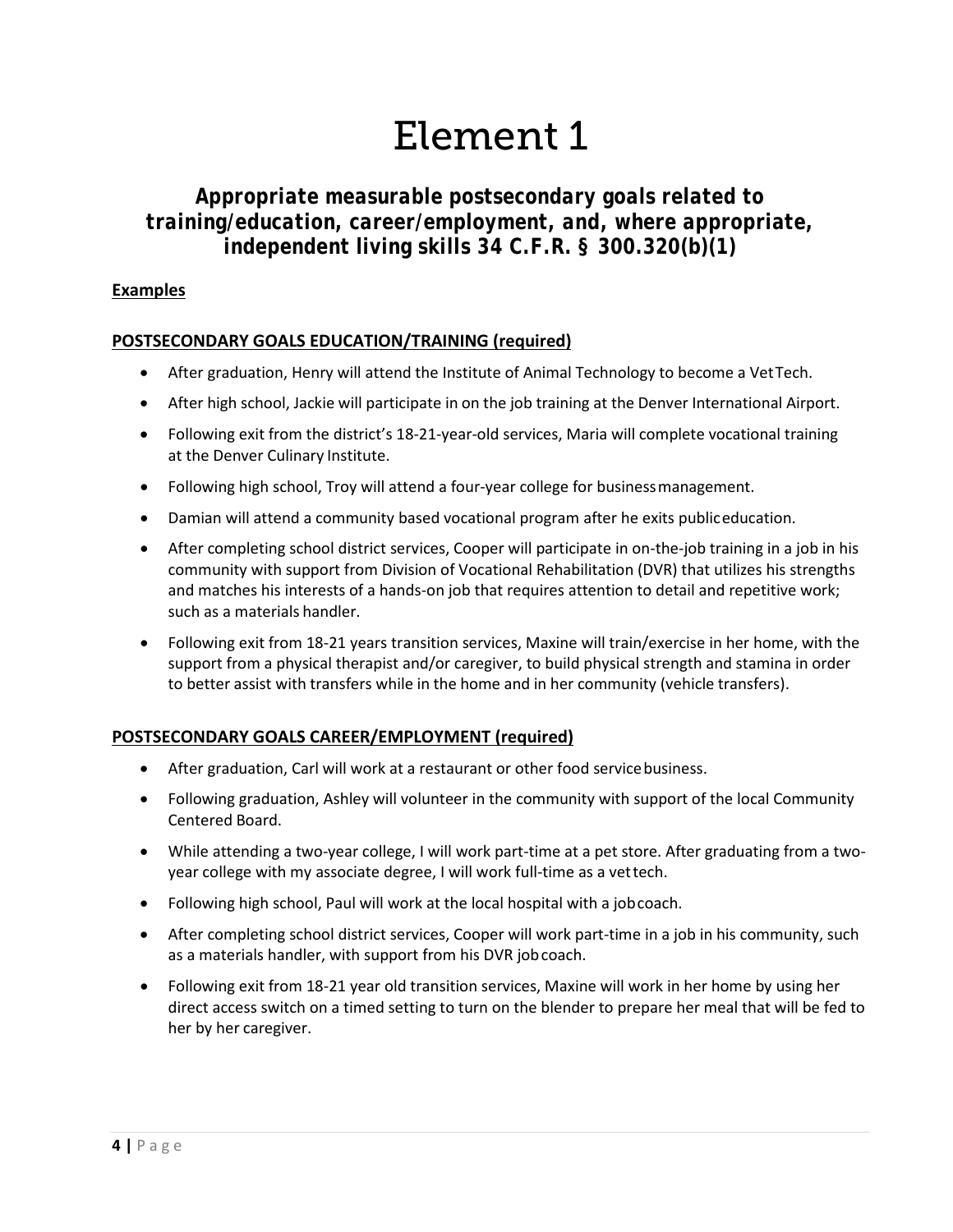#### **POSTSECONDARY GOALS INDEPENDENT LIVING SKILLS (where appropriate)**

- After graduation, Bill will live at home and independently participate to the maximum extent possible in his daily routines (e.g., feeding, dressing, bathing, etc.).
- After completion of 18-21-year-old services, Jackie will prepare for each day by dressing and feeding herself with assistance.
- After graduation, Barry will live independently in his own home/apartment, schedule appointments, pay his own bills, and access services in his community by using the citybus.
- Following Devon reaching maximum age for services in the secondary school system, he will live semi-independently with a roommate in an assisted living environment and utilize public transportation to access his community.
- After completing school district services, Cooper will live with family members and complete daily living skills as independently as possible, such as making choices about his leisure time activities, doing household chores, preparing small meals and snacks.
- Following exit from 18-21-year-old transition services, Maxine will live at home with her parents and support from her in-home personal care attendant. She will choose what she wants to wear and then lift her arm to assist her home caregiver withdressing.
- $\bullet$  N/A-Based on assessment data, June has the skills to live independently and no goal is needed.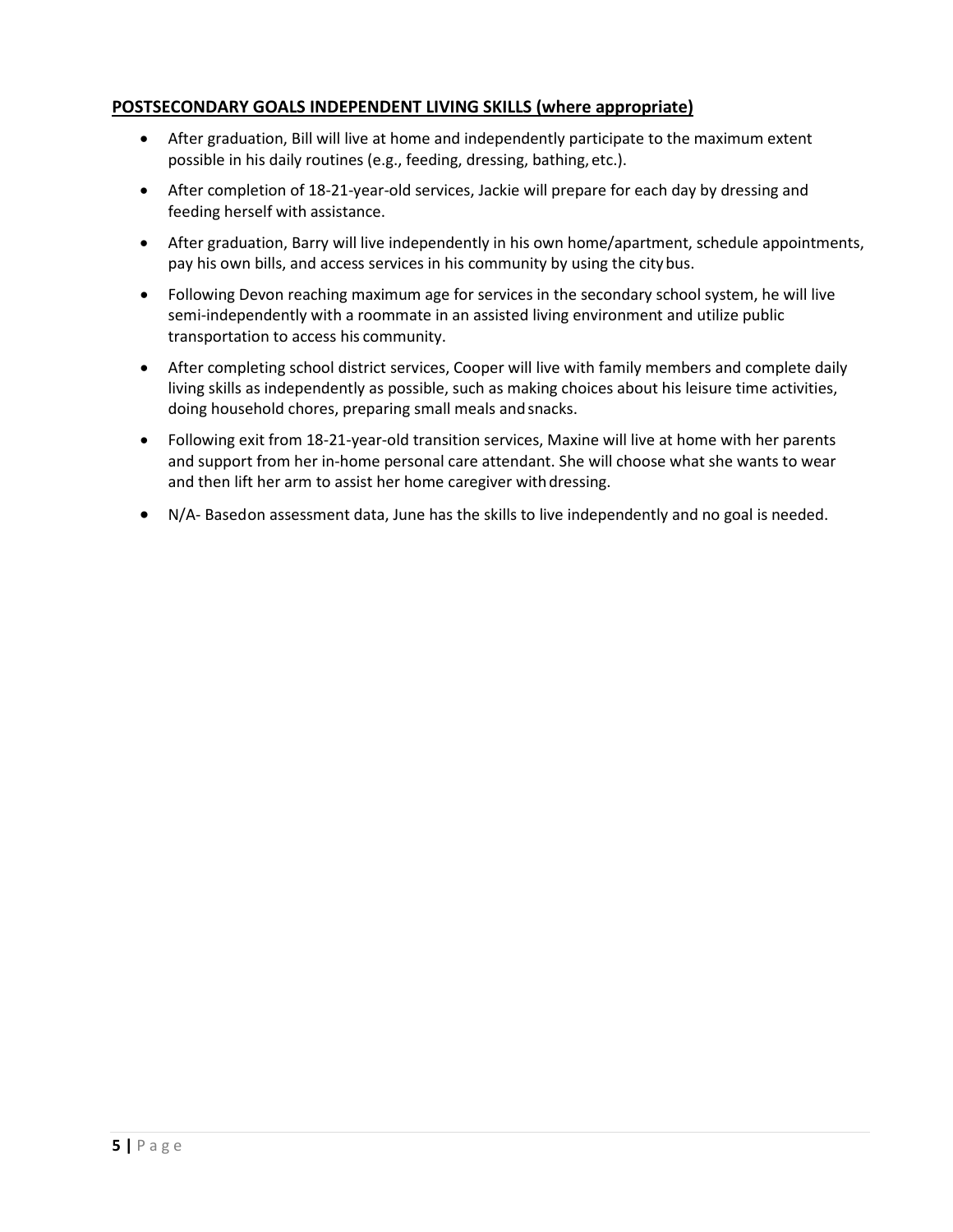## *Postsecondary goals updated annually 34 C.F.R. § 300.320(b)*

- The IEP includes postsecondary goals and was reviewed within 12 months of theprevious IEP.
- If this is the first IEP developed after the student turned 15, this element is not applicable.
- It is best practice that the Present Level of Academic Achievement and Functional Performance (PLAAFP) includes information related to the student'sidentified postsecondary goal(s) such as:
	- o A summary statement in the PLAAFP describing the student's academic and functionalskills and gaps as they relate to the postsecondary goals and any considerations for developing the courses of study, transition services, and annual goals; or
	- o A statement that the postsecondary goals were considered, reviewed, and updated based on transition assessment results.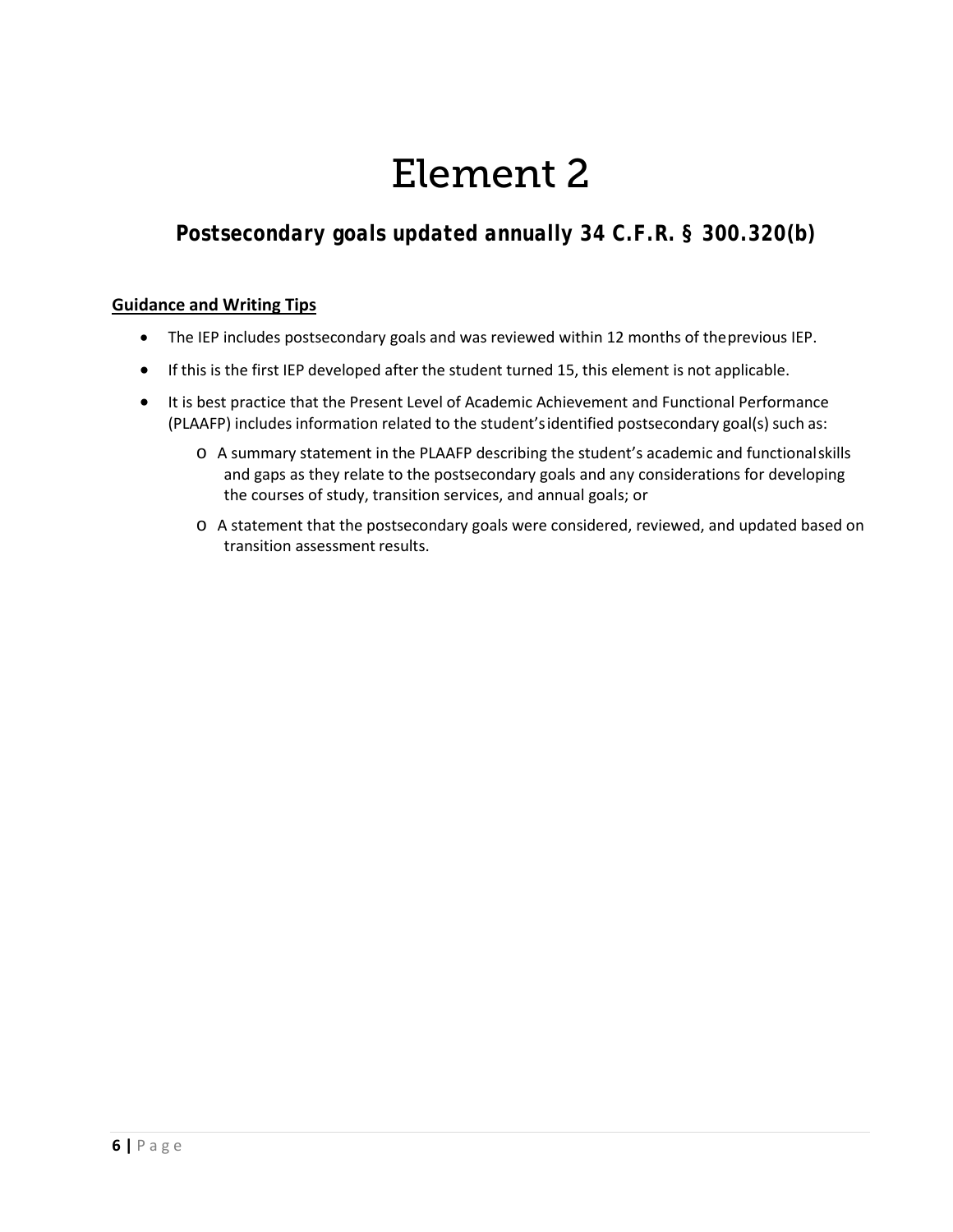## *Postsecondary goals updated annually 34 C.F.R. § 300.320(b)*

#### **Examples**

- Based on the assessment analysis, Lisa's postsecondary goals for attending the community college and working in the childcare field are attainable. She has achieved her annual goals this past year and is on track to meet her graduation requirements. In addition, Lisa has indicated these identified postsecondary goals continue to be her focus for post schoolplans.
- Based on the academic and career assessments, Tyler's career choice is attainable and realistic. Tyler will need to continue to build his reading and writing skills and learn to use assistive technology to support written expression. These skills will enable him to experience success in college classes and later as a construction operations manager.
- Results of the most recent assessment data indicate Paul's health and behavioral needs have increased which has affected his academic and functional performance in the school and community settings. Due to these behavioral and health related needs, Paul's skill gaps have increased and attainment of the supported employment postsecondary goal of working as a custodian assistant is uncertain. Further assessment will be conducted to determine health and behavior needs in relation to future work environments.
- The most recent CMAS results combined with the district assessment data and curriculum-based measures indicate David, who is a junior, has a four-year gap in his math skills. David wants to attend the School of Mines to study engineering. Transition services and annual goals will address the skill development needed to narrow the gap in math. Related careers in the field of engineering will be explored so David will have other options to consider if his gap in math is not closed prior to high school graduation. David's postsecondary goals for education/training and career/employment will be revised to state, "David will attend college to study engineering" and "David will work in the field of engineering."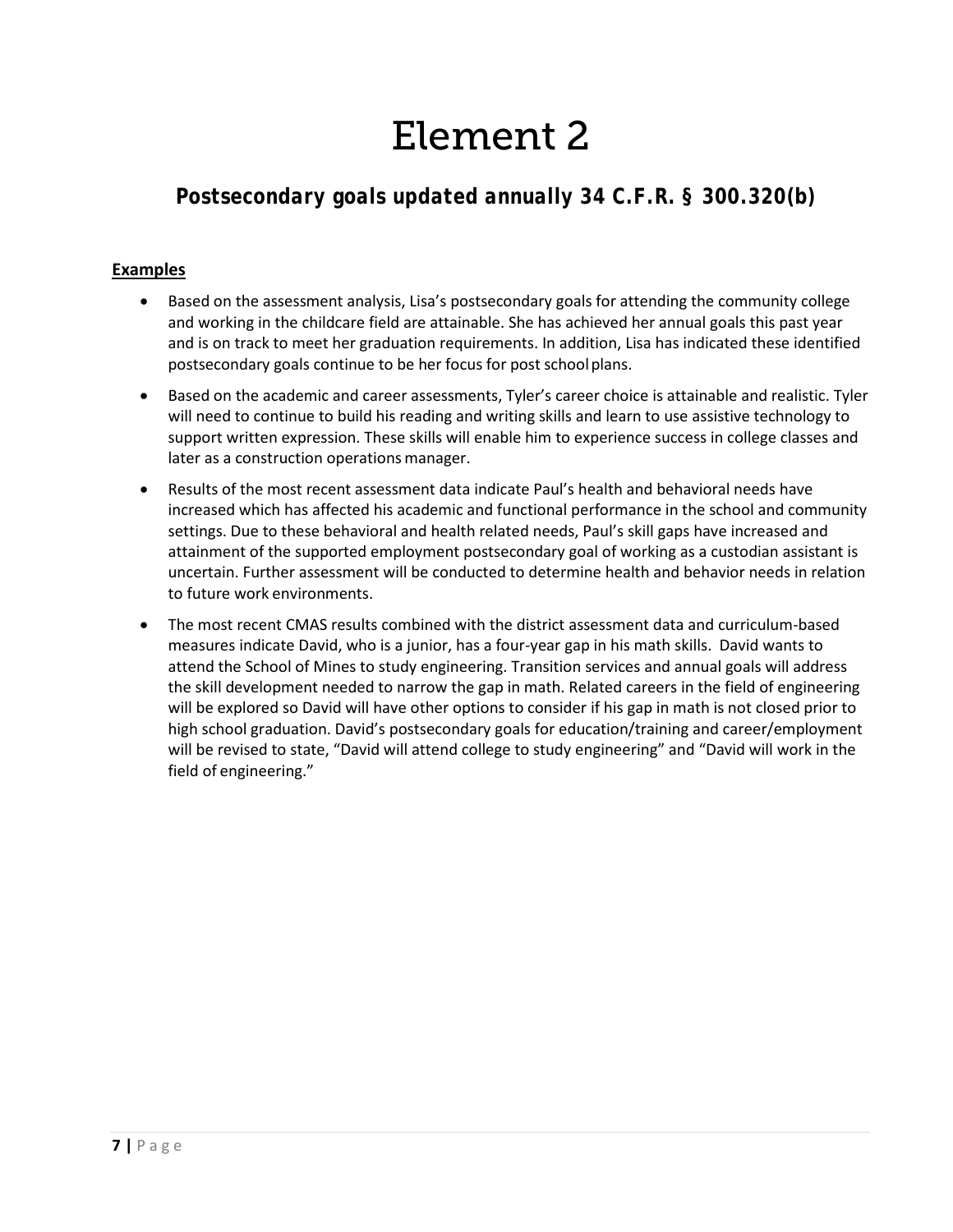### *Age appropriate transition assessments 34 C.F.R. § 300.320(b)(1)*

- The IEP contains evidence of assessments that provided information on which to base the measurable postsecondary goals.
- Age appropriate means chronological age.
- Each year, the IEP should be based on newly administered or reviewed age appropriate transition assessment. 34 C.F.R. § 300.324 (b)
- Transition assessment could include academic achievement, aptitude, behavior, functional, and interest data. It can also include a review of existing assessments, including state, district, school assessments and classroom data as well as assessment completed by related serviceproviders.
- Transition assessment data can be gathered through a variety of methods, including computer or web-based assessments; paper and pencil tests; structured student and family interviews; observational school, community or work-based assessments (situational or environmental); and curriculum-based measures. Best practice indicates that at least one data source should be a formal assessment.
- It is best practice to include the name of the assessment, the date given or reviewed, the name and title of the person administering or reviewing the assessment, and a summary of the results written so that families understand the results.
- The student's strengths, interests, and preferences must be considered. This information may be obtained through an interview, situational assessment and/or observation. It is not sufficient to interview only the parent(s)/family.
- Viewing all assessment through a transition lens will provide a rich narrative of the student's skills and abilities by considering these questions:
	- o Does the skills assessment match the skills needed to reach the intended postsecondary goals?
	- o Is there a gap between current skills and skills needed to meet postsecondarygoals?
	- o How can you and other teachers/adults assist the student in building the skills/knowledge required to close the gap and move toward the postsecondarygoals?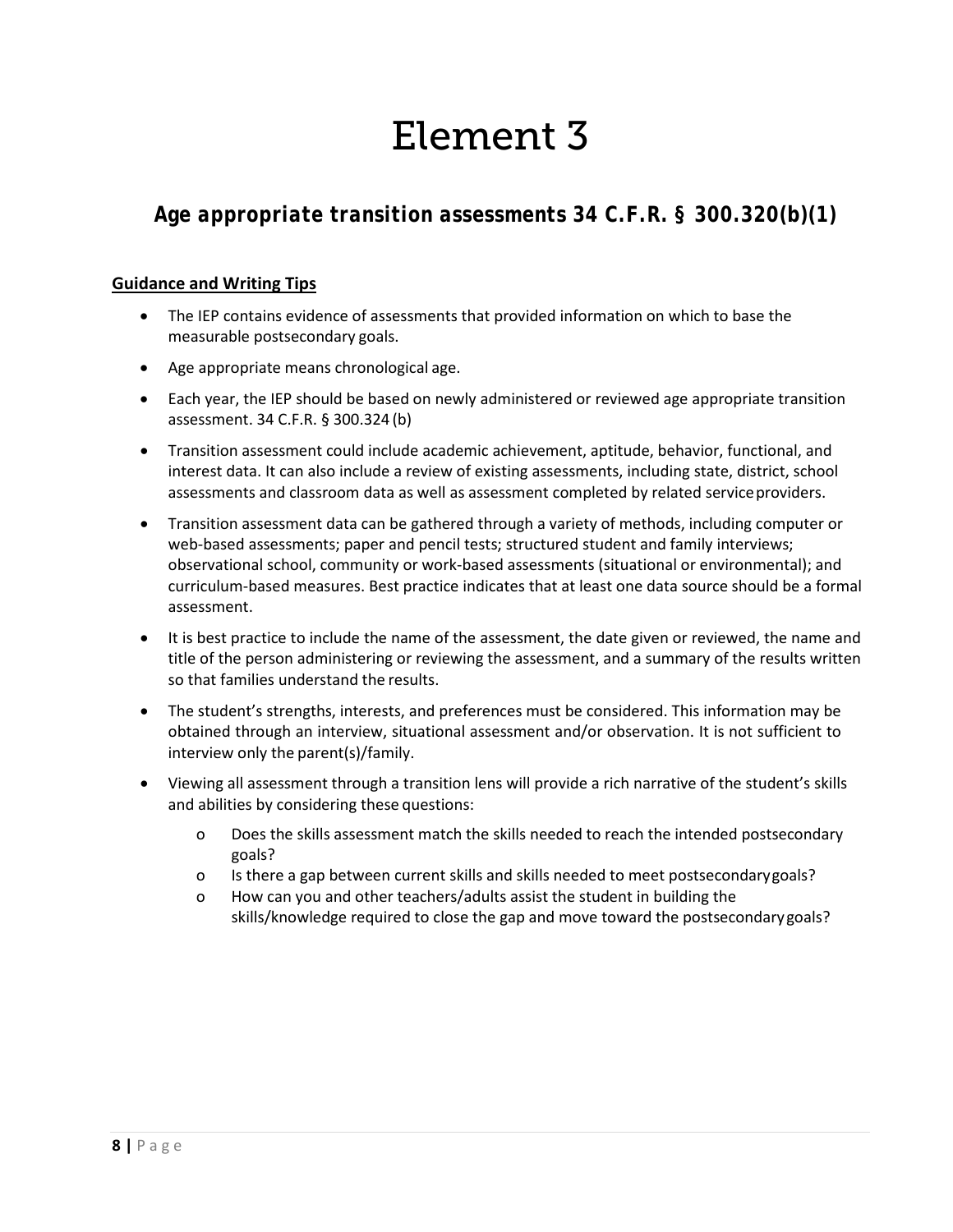### *Age appropriate transition assessments 34 C.F.R. § 300.320(b)(1)*

#### **Examples**

Assessments and Results for Chris:

- 9/02/19, Independent Living Skills Postsecondary Goal Worksheet, O'Net, informal interview, and review of 09/06/18 BASC administered by Bill Smith, the casemanager
- Chris identified he would like to work as a chef. He has helped on jobs involving cooking with his uncle, has his driving permit, has taken a foods class, and regularly does chores at home. He prefers on the job training over a culinary arts program. He struggles to work collaboratively with peers. Chris, under the direction of the case manager, researched various careers in food services on O\*NET to determine the skills needed to enter that field after high school. He determined food prep would be a good starting point and learned that establishing and maintaining strong interpersonal relationships is an important requirement for this job.

Assessments and Results for Erin:

- Transition Planning Inventory (TPI) and Life Skills/Career/Transitional Planning Check Sheet administered by transition teacher, John White,1/16/2020
- Assessments indicate that Erin, a junior, has adequate and age appropriate independent living, career awareness, and community skills. She is interested in a job where she can work with her hands and with tools. She likes working by herself and building things. Cars are her primary interest. She plans to attend a community college for auto tech.

Assessments and Results for Michael:

- Kim Johnson, the life skills teacher, administered the Casey Life Skills Inventory on 2/9/2020 to assess his independent living skills and completed three situational assessments in January 2020, one each in the classroom, cafeteria, and community during transittraining.
- These assessments indicate that he can follow multiple step directions, demonstrate safety awareness, and maintain eye contact during interactions with others. He has needs in following directions without prompts, recognizing boundaries, and independently asking for assistance. His life skills teacher has also observed that he typically chooses to work with peers rather than alone.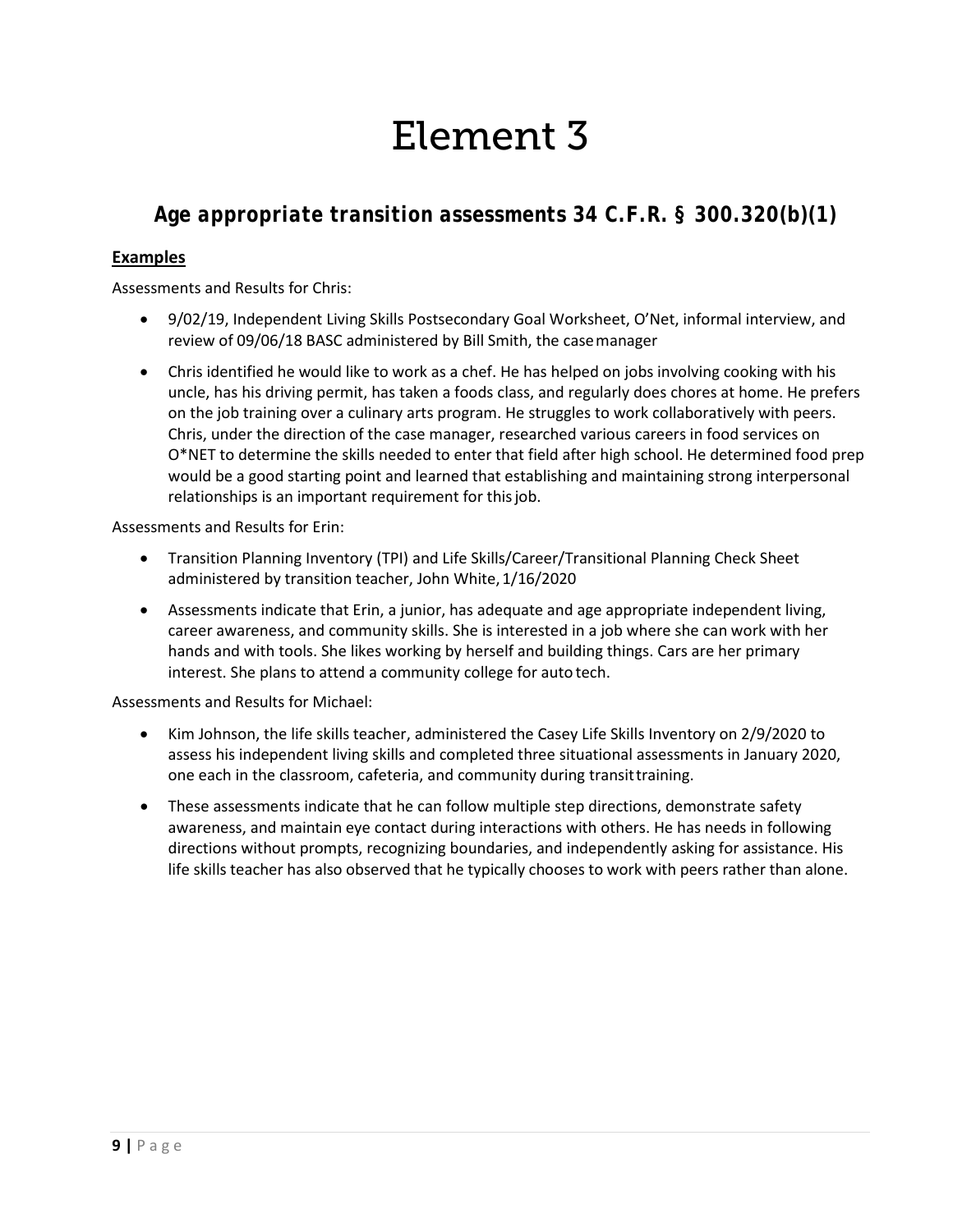### *Transition Services 34 C.F.R. § 300.43*

- Transition services are a coordinated set of activities focused on improving the academic and functional achievement to facilitate the movement from school to post-schoolactivities.
- Transition services are based on individual student's needs, taking into account the student's strengths, preferences and interests and includes instruction, related services, community experiences, the development of employment and other post-school adult living objectives, and if appropriate, acquisition of daily living skills and provision of a functional vocational evaluation.
- Transition services should include the activities/strategies/steps/actions that the "community of adults" including special/general education teachers, related service providers, counselors, other school personnel, outside agencies, family members, community members, etc., provides to help the student achieve the identified postsecondary goals.
- Transition services should be stated as, "The\_\_\_(e.g., special education teacher, casemanager, OT, reading teacher, counselor, parents, etc.) will provide…" and not stated as what the student needs or what the student will do. Identify service providers by title, not name. Avoid the generic "staff" or "team" will provide....
- Transition services should be specific and individualized for the student. What are the unique needs for this student that must be addressed to help reach the identified postsecondary goals? They should not include what every student is also receiving (e.g., access to the counseling center and accommodations).
- If writing services as support, the support should be clearly defined (e.g., support in life skills to include direct instruction in cooking and making purchases).
- One way to help determine appropriate transition services is to read the annual goals. Who will provide what specific service(s) to help the student master the annual goal(s) within one year? (Keep in mind that not all of the activities described under *Transition Services* will have a corresponding annual goal/objective.)
- Transition services may include the facilitation of linkages and/or referrals to adult agencies; however, you may not commit another agency to providing serviceswithout the involvement and approval of that agency.
- Following up on and documenting the outcome of transition services can become part of transition assessment for the following year.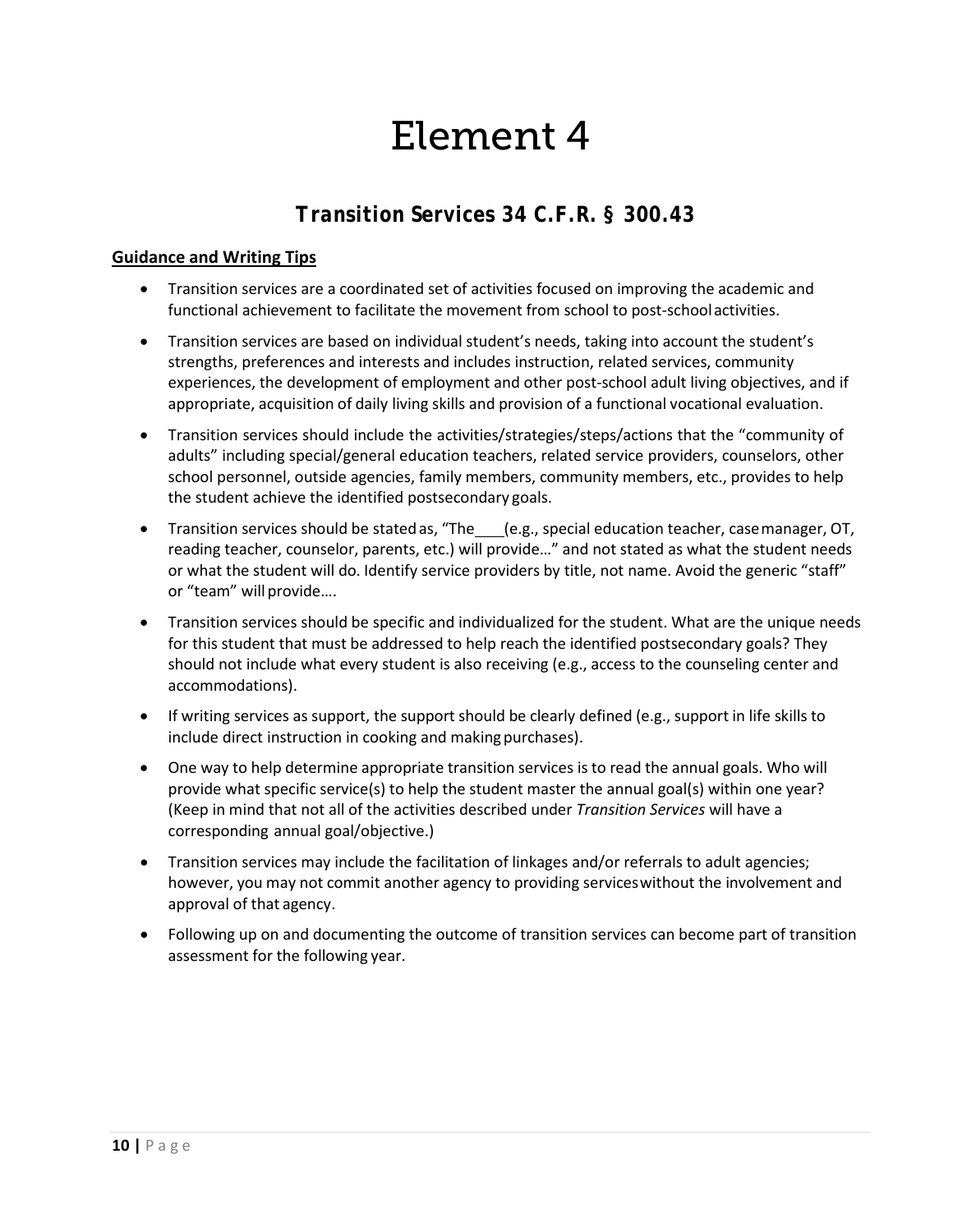### *Transition Services 34 C.F.R. § 300.43*

#### **Examples**

#### **TRANSITION SERVICES: EDUCATION/TRAINING**

- The case manager will assist Brian in researching the eligibility requirements and services provided by the college disability access center.
- Brian's parents will take him to tour the college, including the accesscenter.
- The special education teacher will provide instruction and modeling in how to advocate forhis learning needs during class to prepare for college courses.
- The general education teacher will provide direct instruction in reading comprehension and written expression to Marty.
- The case manager will provide Marty with training and support in organization to include daily planner checks and creation of a filing system to track work assignments andcompletion.

#### **TRANSITION SERVICES: CAREER/EMPLOYMENT**

- The special education teacher will provide Chris with activities to explore training and employment options as a veterinary technician.
- Cooper's teacher and job coach, with assistance from OT and/or PT regarding meeting physical needs/restraints, will help Cooper develop and maintain appropriate work skills and behaviors required in a part-time job in his community, help him read and follow a daily visual schedule, and provide plenty of instruction and practice for Cooper to make age-appropriate decisions in his home, on the job, and in the community.
- The Case Manager will facilitate a referral to the Division of Vocational Rehabilitation (DVR) to determine necessary and appropriate vocational services as well as service provider options.
- Chris is currently participating in DVR/SWAP services. The SWAP staff will work with Chris to schedule job shadowing opportunities in animal care facilities, as well as assist with applications and resumes, and practice interviewing skills.

#### **TRANSITION SERVICES: INDEPENDENT LIVING SKILLS**

- The consumer math teacher will provide direct instruction in real world application of practical math skills, including creating a budget, understanding taxes, balancing a checking account, and determining interest charges on credit cards to prepare for independently living in the community.
- The special education teacher will provide instruction in budgeting and health and safety skills in the home and community.
- The family will work with the special education teacher to create a system in the home where Cecile practices budgeting for outings, cooking meals, using safety precautions, and being aware of strangers.
- Marky's special education teacher, paraprofessional, SLP, and OT will provide specific instruction and learning opportunities across different environments so Marky can learn and master use of his adaptive switches for things such as operating a blender so that he can preparemeals.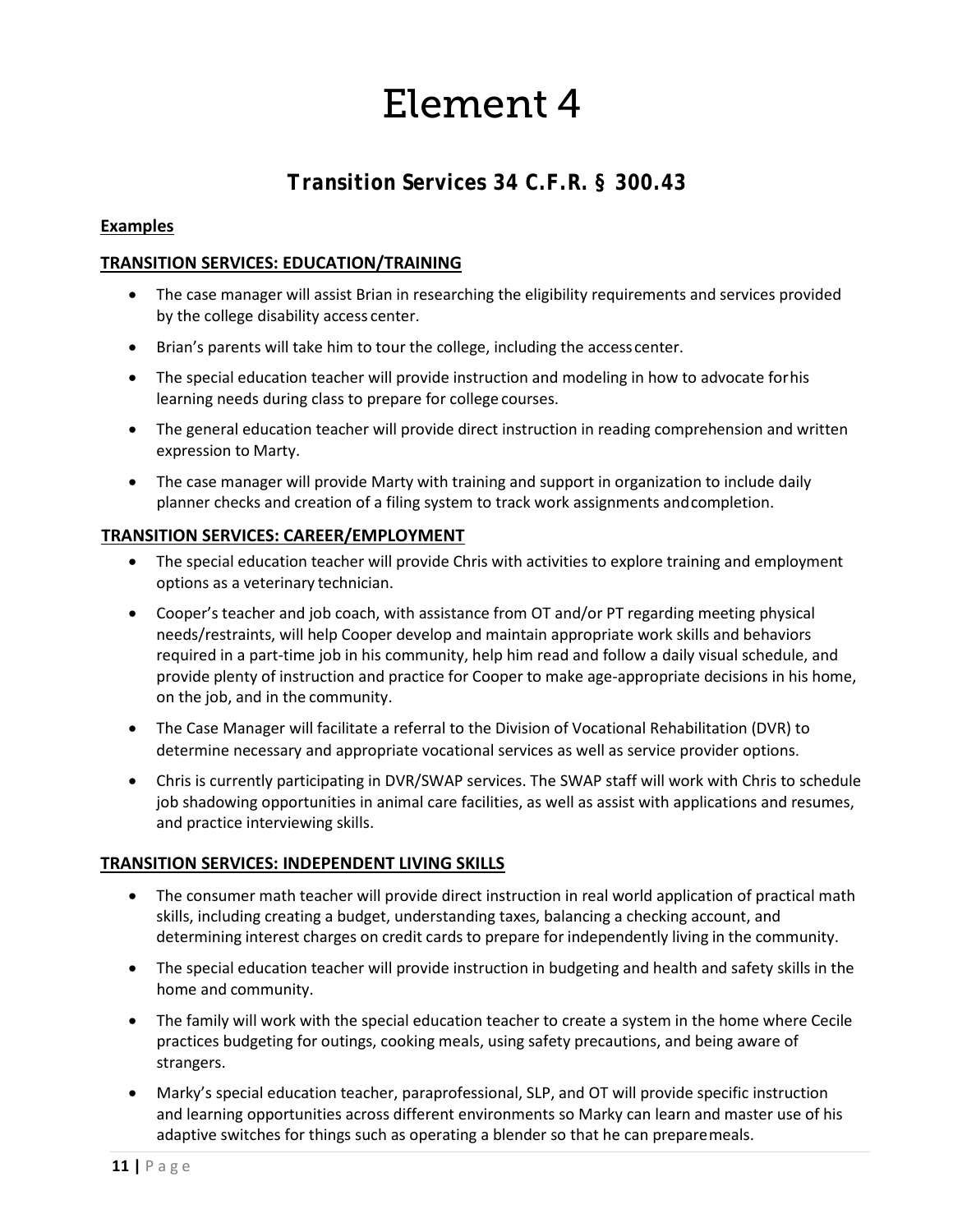#### **TRANSITION SERVICES: RELATED SERVICES**

- The physical therapist will work with David on comfortably accessing his environment that may include getting in and out of the vehicle that transports him to and from job sites and community activities.
- The occupational therapist will provide modeling and direct instruction in self-help activities, to include teeth and hair brushing and self-feeding, to help facilitate semi-independent living.
- The school psychologist, as part of the weekly anger management group, will provide Laurie with opportunities to learn and practice conflict resolution, coping strategies for managing frustration and stress, and impulsivity control, to support the student to be successful in the college classroom and the workplace.
- The speech language pathologist will work with Cooper on using his AAC device ("talker") to communicate along with vocalizations and sign language to make choices about what activities he would like to participate in, and requesting other free time activities during hisday.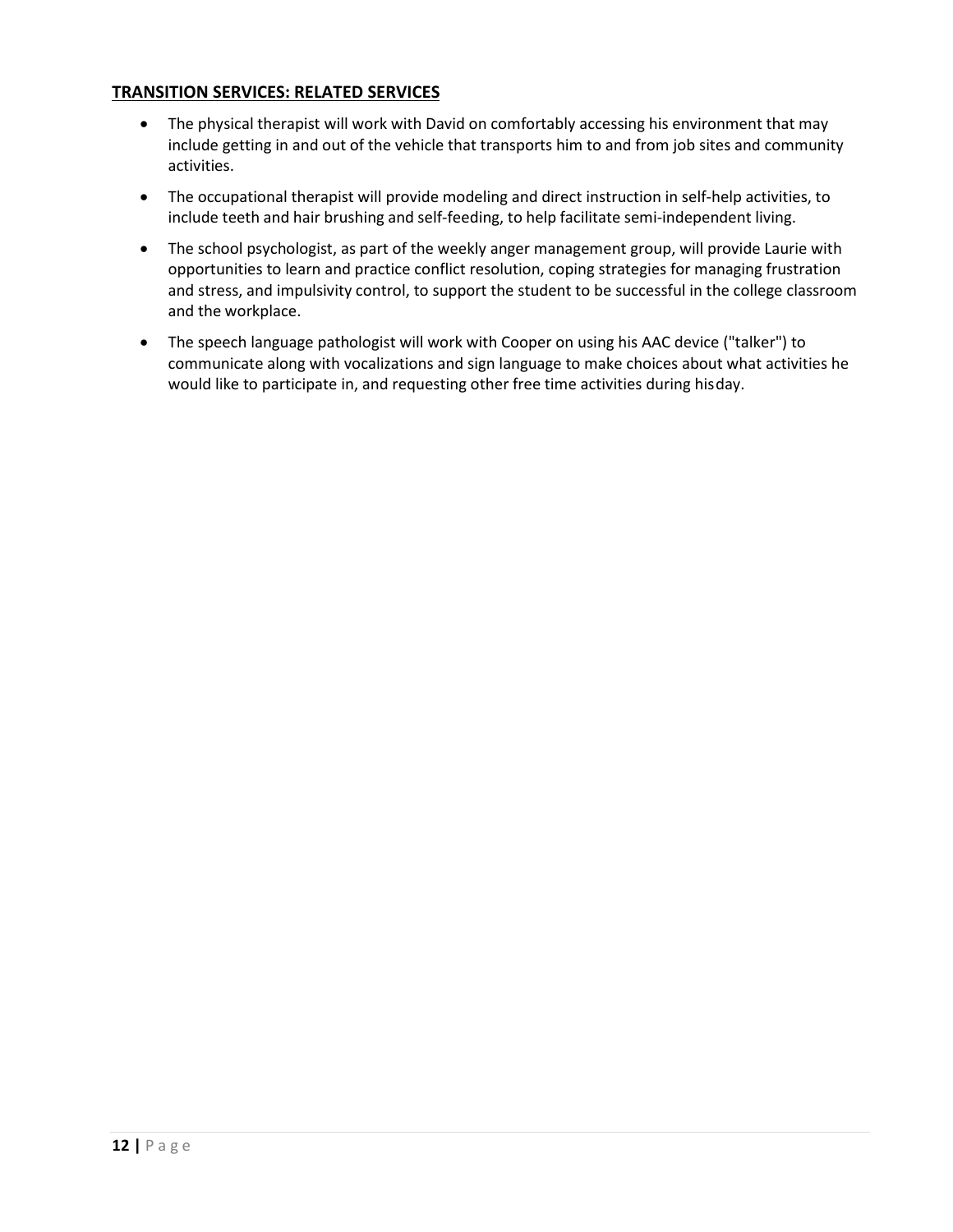### *Courses of Study 34 C.F.R. § 300.320*

- IEP includes documentation of courses of study that will assist the student in reaching the postsecondary goals.
- Simply stating "Will complete graduation requirements." will not meetcompliance.
- The courses of study describe the classes needed by the student to gain the skills needed to close the gaps to reach the identified postsecondary goals. The description may be an individualized list of courses and/or a narrative focusing on specific skills/knowledge to be learned in aclass.
- A course of study that exemplifies best practice would include a multi-year description of coursework from the student's current grade to anticipated exit year.
- A good course of study can stand up to the "stranger test". Guiding questions: Is this clear and transferable to another school? Can another school build a class schedule based on this information?
- It is common practice to address where the student is in terms of meeting graduation requirements in the PLAAFP as long as the courses of study assist the student in reachingthe postsecondary goals.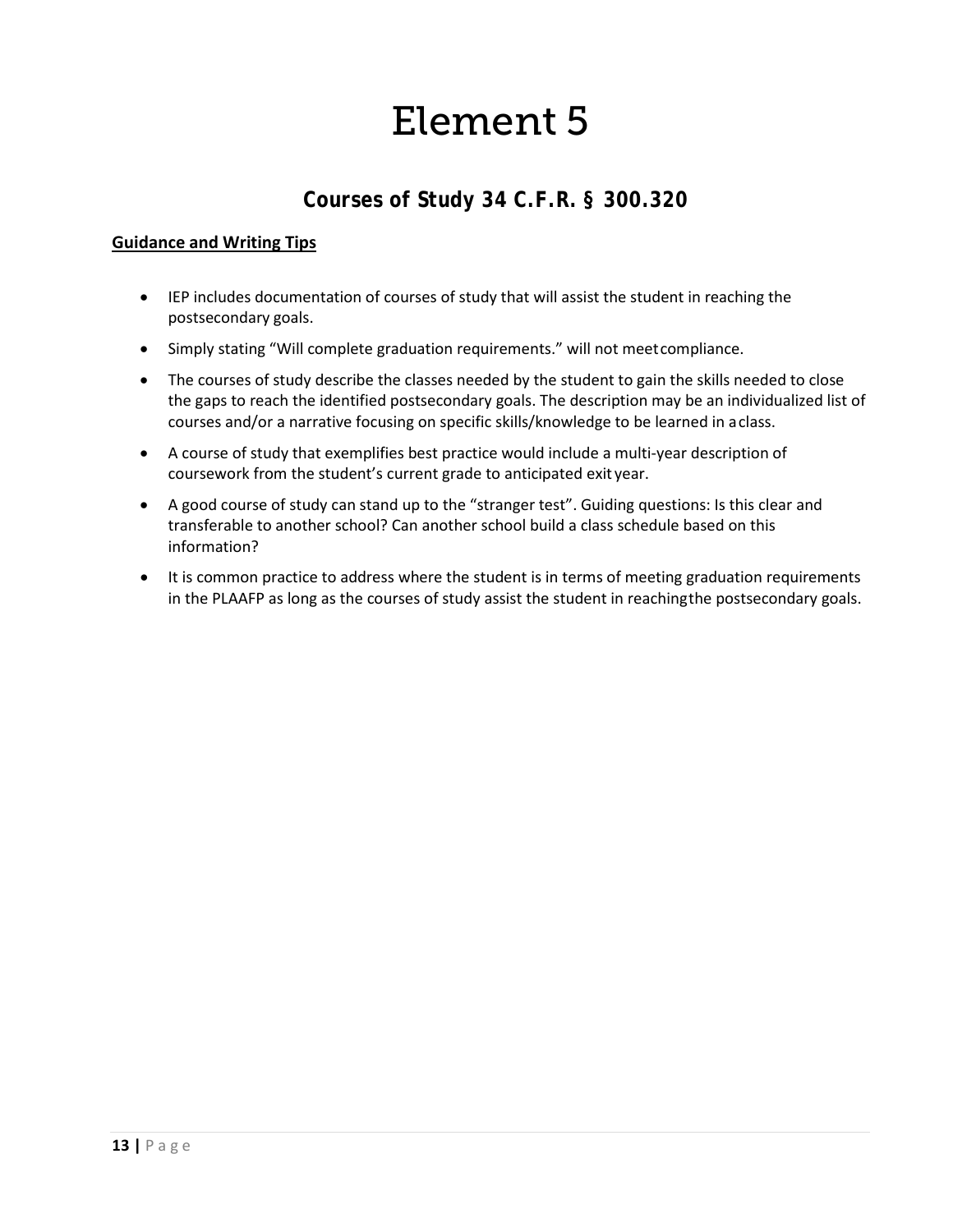### *Courses of Study 34 C.F.R. § 300.320*

#### **Examples**

- During his Junior and Senior years, Joseph will take courses required to meet graduation requirements and prepare for entrance into the Air Force. In addition to the math and science courses he will need for the military, Joseph will take Microsoft Office and Tech Lab classes to learn about basic technology for technological and electronic skills needed in the military. He will take Language Arts classes both years to develop reading and written communication skills for the military as well. Joseph will continue to attend the resource class for study skill strategies and reading skill development. He will take an additional PE class to prepare for the physical demands of the military. Joseph will meet weekly with the speech language pathologist to improve auditory memory skills.
- In order for Harrison to be prepared to meet the entrance requirements for college credit at the Institute of Animal Technology, he will take the following courses in his Sophomore through Senior years:
	- o Language arts, PE, algebra, geometry, biology, and chemistry
	- o Elements of Reading II for basic reading skills and reading comprehension
	- o Transition I and II for self-determination skill development to learn to advocate for his academic needs and better understand his own learningstrengths
	- o ACE (Alternative Cooperative Education) program his Senior year where he will have an opportunity to gain credit and experience within the veterinarian field by either volunteering or completing an unpaid work experience internship
- In addition to the general education courses needed for graduation, as a Senior, Bonnie will take Business II and a health class that will assist in preparing for her career goal of working in the health care field. She will also receive instruction in organizational strategies and frustration coping skills in the transition class during her Junior and Senior years.
- Throughout his high school career, Darren will receive instruction in a modified curriculum which will include life skills classes that focus on daily living, self-care, basic communication, and basic job readiness.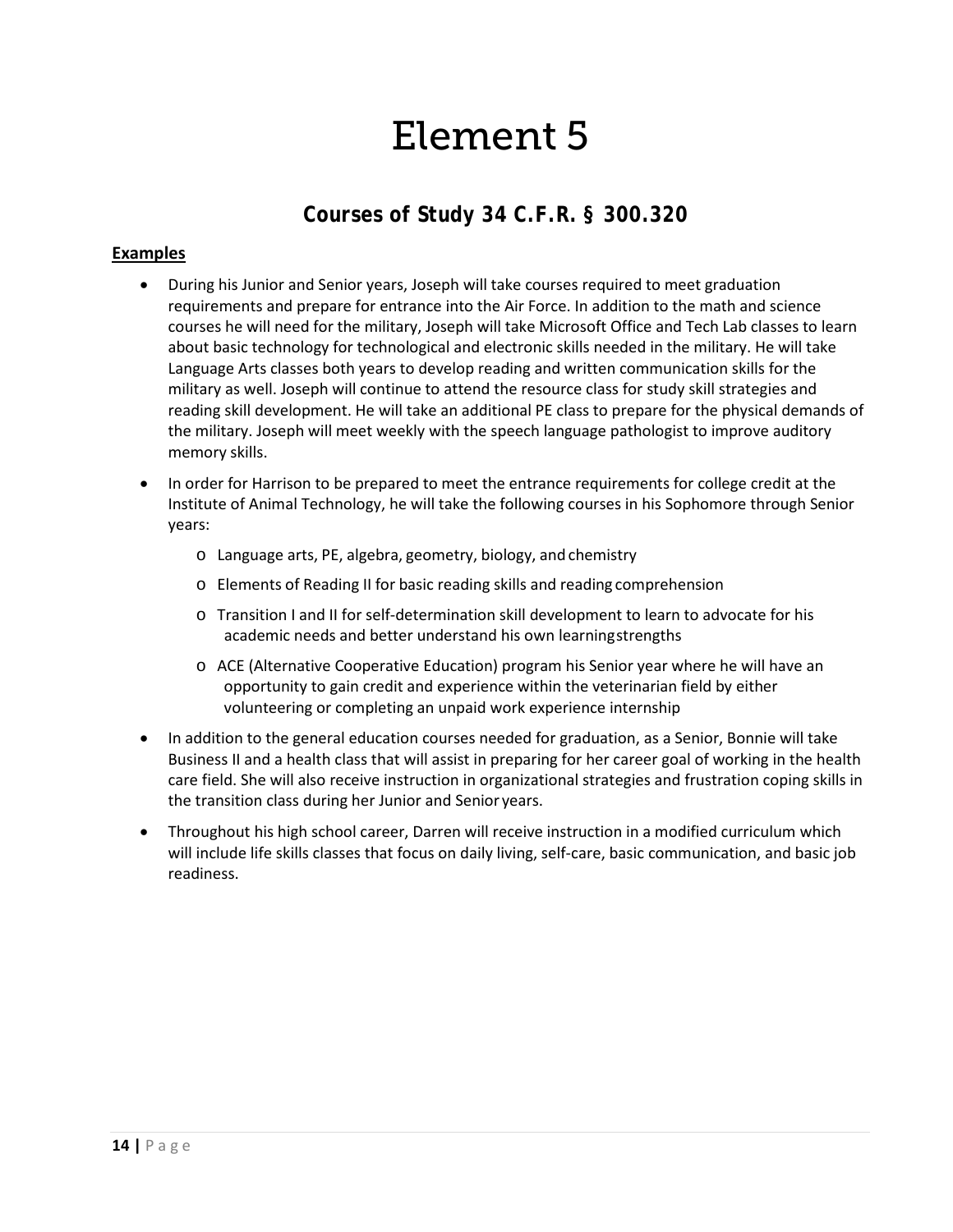### *Annual IEP Goals 34 C.F.R. § 300.320*

- Postsecondary annual goals must be related to the student's transitionservices.
- Postsecondary annual goals state what the student will do or learn **within the next year** that will close an identified skill deficit related to transition services.
- All annual goals must be measurable(300.320(a)(2)(i)).
- Consider the relevancy of the postsecondary annual goal to the student's transition plan (e.g. "In order to access automotive theory and skills manuals written at the 8.0 GL, Student will answer literal and inferential comprehension questions from nonfiction or technical text with 80% accuracy." may be more appropriate than "In order to be an auto mechanic, the student will increase oral reading fluency to 100 words correct perminute.")
- Postsecondary annual goals should focus on skill/strategy development not activity completion.
- Developing postsecondary annual goals requires a thorough understanding of the skills, knowledge, and admission/job requirements for the specific postsecondary goals. The use of on-line resources (e.g., O'NET) will assist with identifying the necessary knowledge base.
- Annual goals should link to an academic standard, but a standard is not, by itself, an annual goal. Refer to: [http://www.cde.state.co.us/cdesped/guidance\\_alps\\_ieps](http://www.cde.state.co.us/cdesped/guidance_alps_ieps)
- If a related service provider is working with a transition age student, it is best practice that the skills identified in their postsecondary annual IEP goals relate to the student's postsecondary goals in academics, employment, or independent living.
- All postsecondary annual goals/objectives should beSMART:
	- o Strategic and Specific
	- o Measurable (may be measurable byobjectives)
	- o Attainable (use Action words--you should be able to literally see what is happening)
	- o Results Driven (Realistic andRelevant)
	- o Time Bound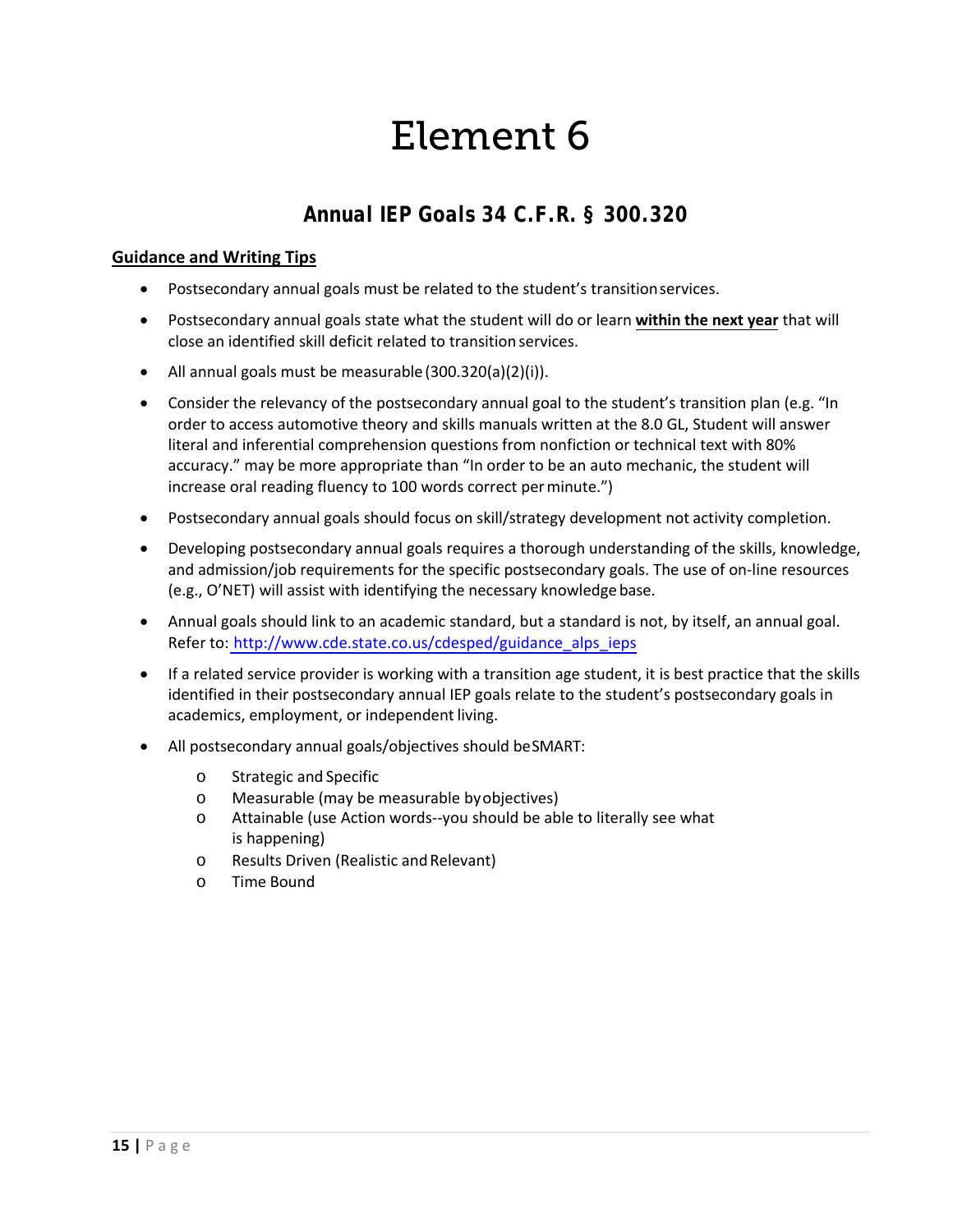### *Annual IEP Goals 34 C.F.R. § 300.320*

#### **Examples POSTSECONDARY ANNUAL GOAL: EDUCATION/TRAINING**

- In preparation for the academic demands of auto mechanics training in a community college, Paul will improve his reading comprehension by answering literal and inferential questions after reading a non-fiction passage at the 8th grade level with 85%accuracy.
- In order to access college level academics, Hal will write using conventional grammar, usage, sentence structure, punctuation, capitalization, and spelling with 80% accuracy based on the district grade level rubric.
- In order to communicate effectively on the job, Frankie will practice self-advocacy skills by discussing his disability, learning characteristics, and needed accommodations with all his general education teachers, without prompting 100% of the time, based on teacherreport.

#### **POSTSECONDARY ANNUAL GOAL: CAREER/EMPLOYMENT**

- In order to maintain employment after she graduates from high school, Gina will improve her ability to follow through with tasks 90% of the time, to be measured by the followingobjectives:
	- o Independently use a planner to track class work and projects 90% of thetime
	- o Given a multi-step task, Gina will break down the task into discreet activities and due dates for each activity 90% of the time
	- o Sets a reminder and checks off task in the planner when she turns in the work 90% of the time
- Susan will follow two step picture directions using a picture chart 95% of the time in order to participate in a community-based supported employment program.
- In preparation for employment and community activities, Cooper will comfortably access his environment by getting in and out of the vehicle that transports him to and from job sites and community activities 100% of the time, based on Physical Therapistreport.

#### **POSTSECONDARY ANNUAL GOAL: INDEPENDENT LIVING SKILLS**

- Don will improve his emotional regulation, coping, and problem-solving skills as described in his behavior plan in order to live independently in a college dormitory, by demonstrating the following objectives:
	- o Following classroom and school rules 90% of the time without a prompt and 100% with a prompt.
	- o Naming personal difficulties and 1-2 ways to appropriately cope with each of these difficulties 9 out of 10 times.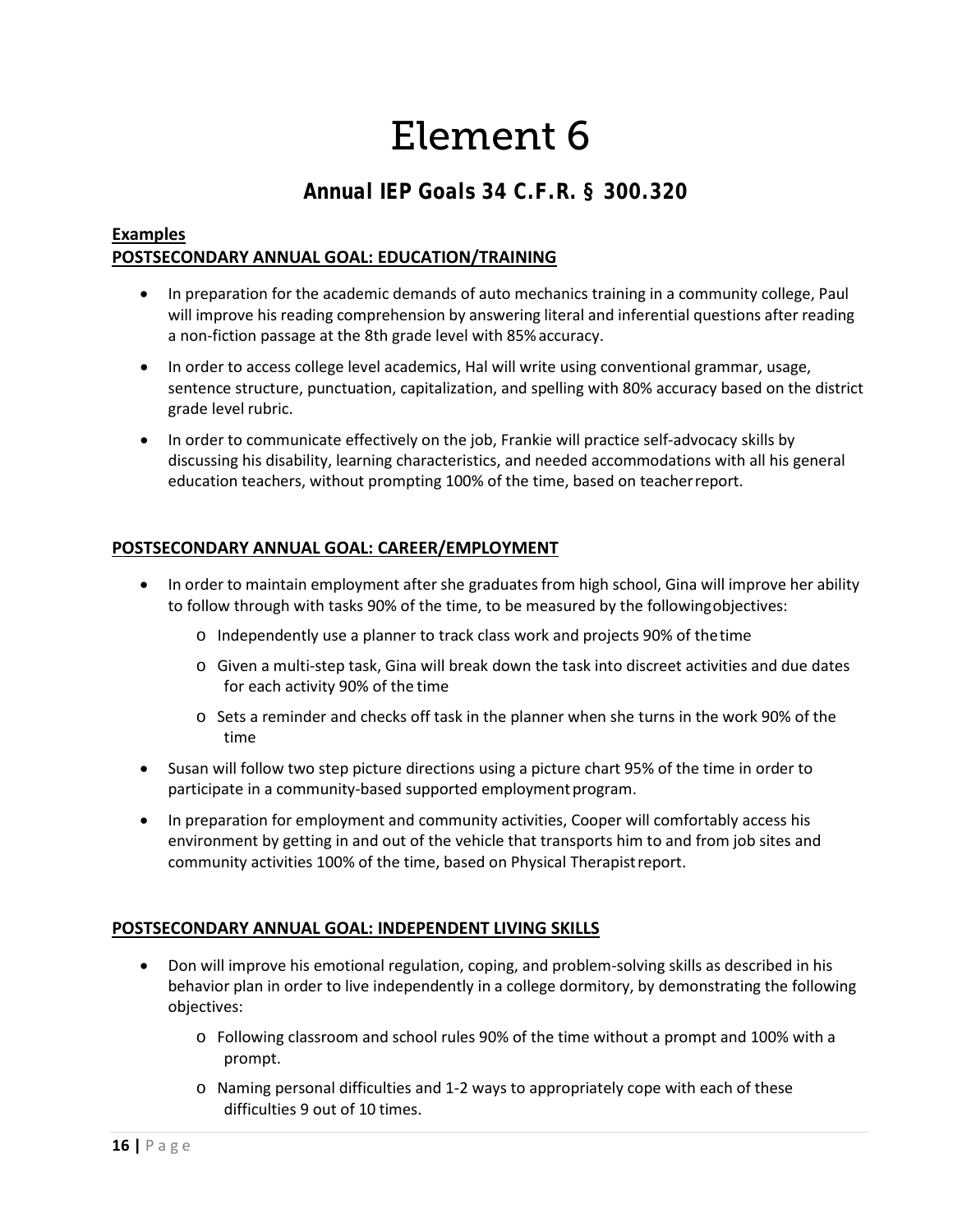- In order to independently communicate information about himself while in the community, Juan will state his first and last name and phone number with 100%accuracy.
- In order to participate in a supported living setting, Samantha will respond to questions and make choices using alternative communication methods:
	- o When given a choice between two activities or objects, Samantha will indicate her preference using eye gaze 90% of the time as measured by progressmonitoring.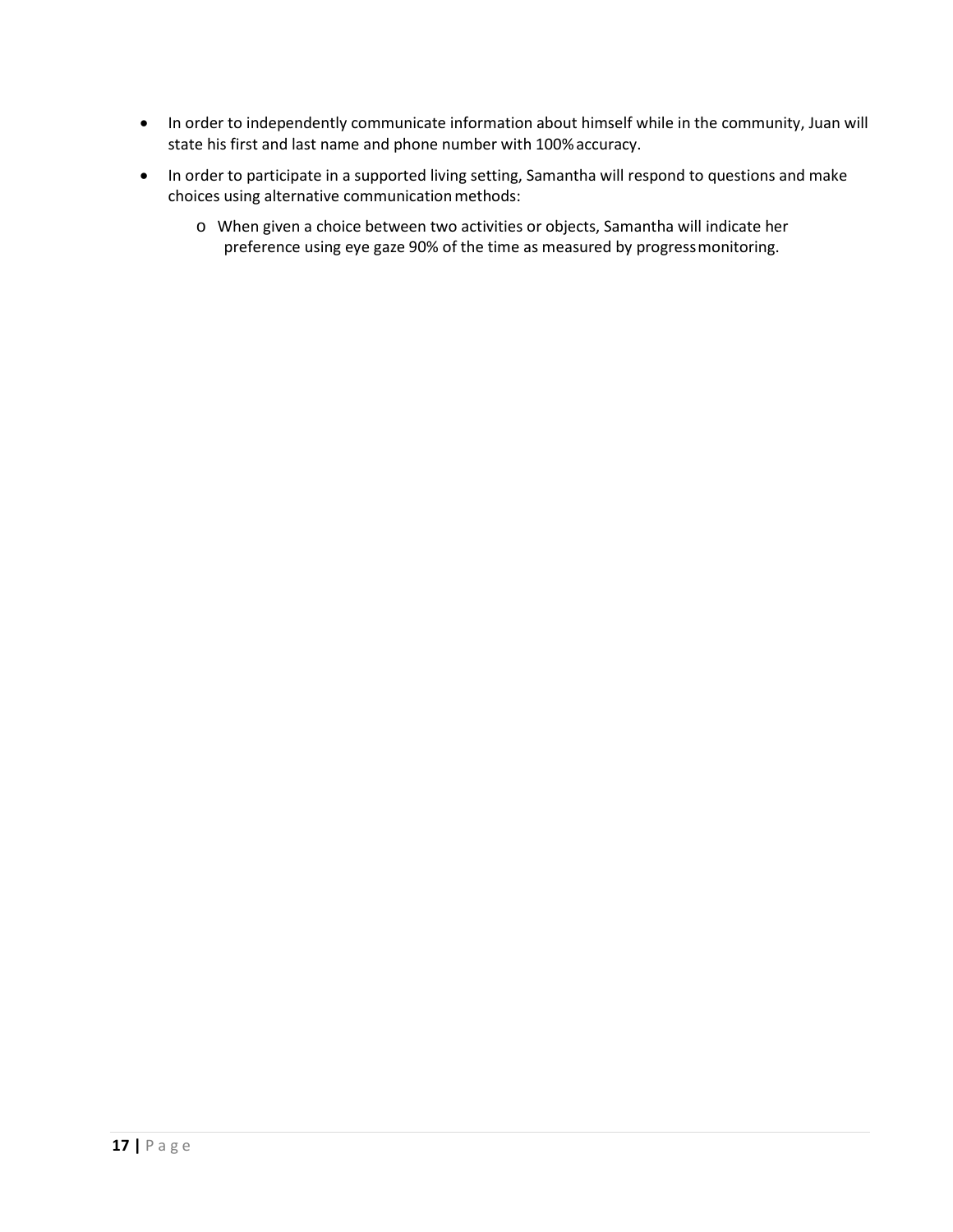### *Student was invited to the IEP meeting where transition services are to be discussed. 34 C.F.R § 300.321*

- There must be evidence of an invitation to the student.
- Notice of Meeting addressed specifically to student (may be co-addressed with parents), a copy of a separate invitation to the student, or documentation of verbalinvitation.
- The inclusion of the student's name on the list of who will be invited on the parental Notice of Meeting does not constitute an invitation to the student.
- A student's signature of attendance on the participants' page of the IEP will not meet this compliance requirement.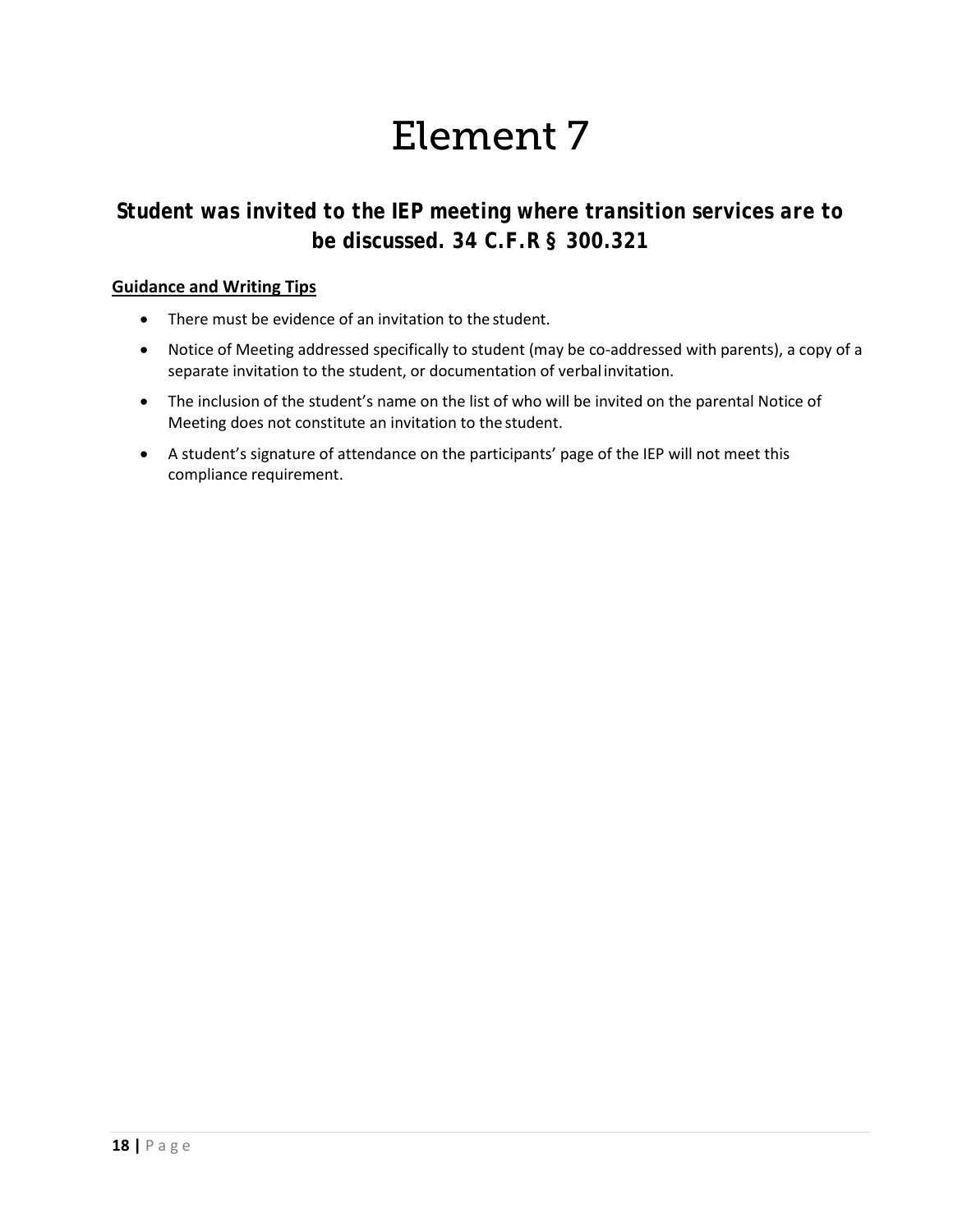### *Prior consent of the parent to invite a representative of any participating agency that is likely to be responsible for providing or paying for transition services. 34 C.F.R. § 300.322*

- There must be evidence of parental consent dated prior to IEP meeting invitation date to the agency.
- You must have written consent from parents before you invite an agency representative to attend any IEP meeting. This written consent must be obtained each and every time you invite an outside agency.
- If an agency [e.g., Department of Youth Corrections (DYC), Department of Human Services (DHS), Guardian ad litem (GAL)] has a custodial role with the student, parental consent to invite this agency representative is not required.
- SWAP providers are district/BOCES employees so parental consent is not required for them to be invited to an IEP meeting. However, written parental consent is required to invite the DVR counselor.
- If outside agencies attend a meeting at the invitation of the parents, document the attendance somewhere on the IEP. For example, it could be included in meeting notes or noted on the IEP Participants section, "attended per parentinvitation."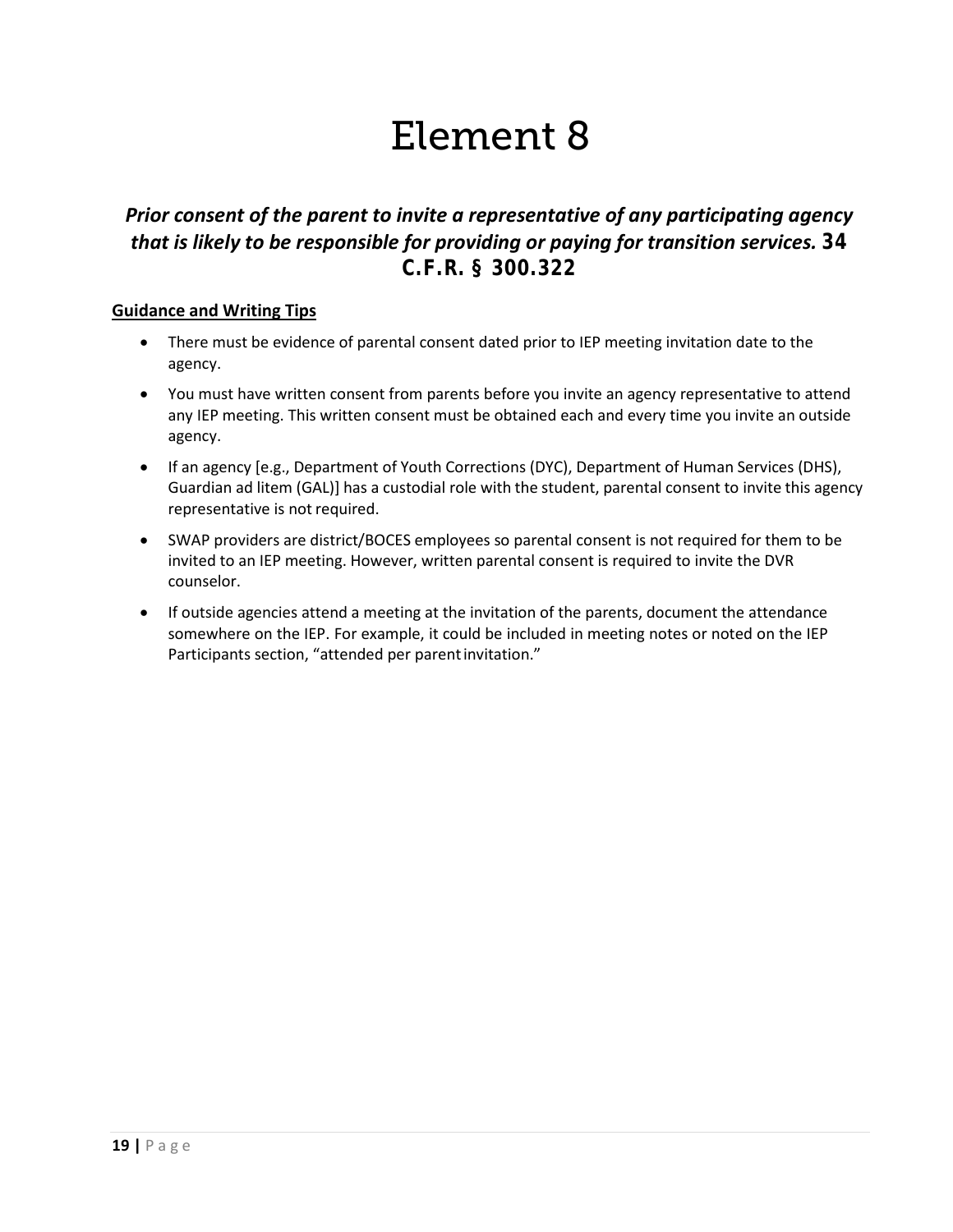# Appendix

### *IDEA and ECEA Secondary Transition Services IEP Citations*

#### **§ 300.1 Purposes**

To ensure that all children with disabilities have available to them a free appropriate public education that emphasizes special education and related services designed to meet their unique needs and prepare them for further education, employment, and independent living.

#### **§ 300.320 Definition of individualized education program**

(b) *Transition services.* Beginning not later than the first IEP to be in effect when the child turns 16, or younger if determined appropriate by the IEP Team, and updated annually, thereafter, the IEP must include—

(1) Appropriate measurable postsecondary goals based upon age appropriate transition assessments related to training, education, employment, and, where appropriate, independent living skills; and

(2) The transition services (including courses of study) needed to assist the child in reaching those goals.

#### **ECEA 4.03 Individualized education programs (Colorado ECEA Rules)**

Exception to 34 CFR § 300.320, the IEP content requirement for transition services begins with the first IEP developed when the child is age 15, but no later than the end of 9th grade, or earlier if deemed appropriate by the IEP Team, and updated annually, thereafter.

#### **§ 300.43 Transition services**

(a) *Transition services* means a coordinated set of activities for a child with a disabilitythat—

(1) Is designed to be within a results oriented process, that is focused on improving the academic and functional achievement of the child with a disability to facilitate the child's movement from school to postschool activities, including postsecondary education, vocational education, integrated employment (including supported employment), continuing and adult education, adult services, independent living, or community participation;

(2) Is based on the individual child's needs, taking into account the child's strengths, preferences, and interests; and includes—

(i) instruction;

(ii) related services;

(iii) community experiences;

(iv) the development of employment and other post-school adult living objectives; and

(v) if appropriate, acquisition of daily living skills and provision of a functional vocational evaluation.

(b) *Transition services* for children with disabilities may be special education, if provided as specially

designed instruction, or a related service, if required to assist a child with a disability to benefit from special education.

#### **§ 300.321 Transition services participants**

The public agency must invite the child with a disability to attend the child's IEP Team meeting if a purpose of the meeting will be the consideration of the postsecondary goals for the child and the transition services needed to assist the child in reaching those goals. With the consent of the parents, the public agency must invite a representative of any participating agency that is likely to be responsible for providing or paying for transition services.